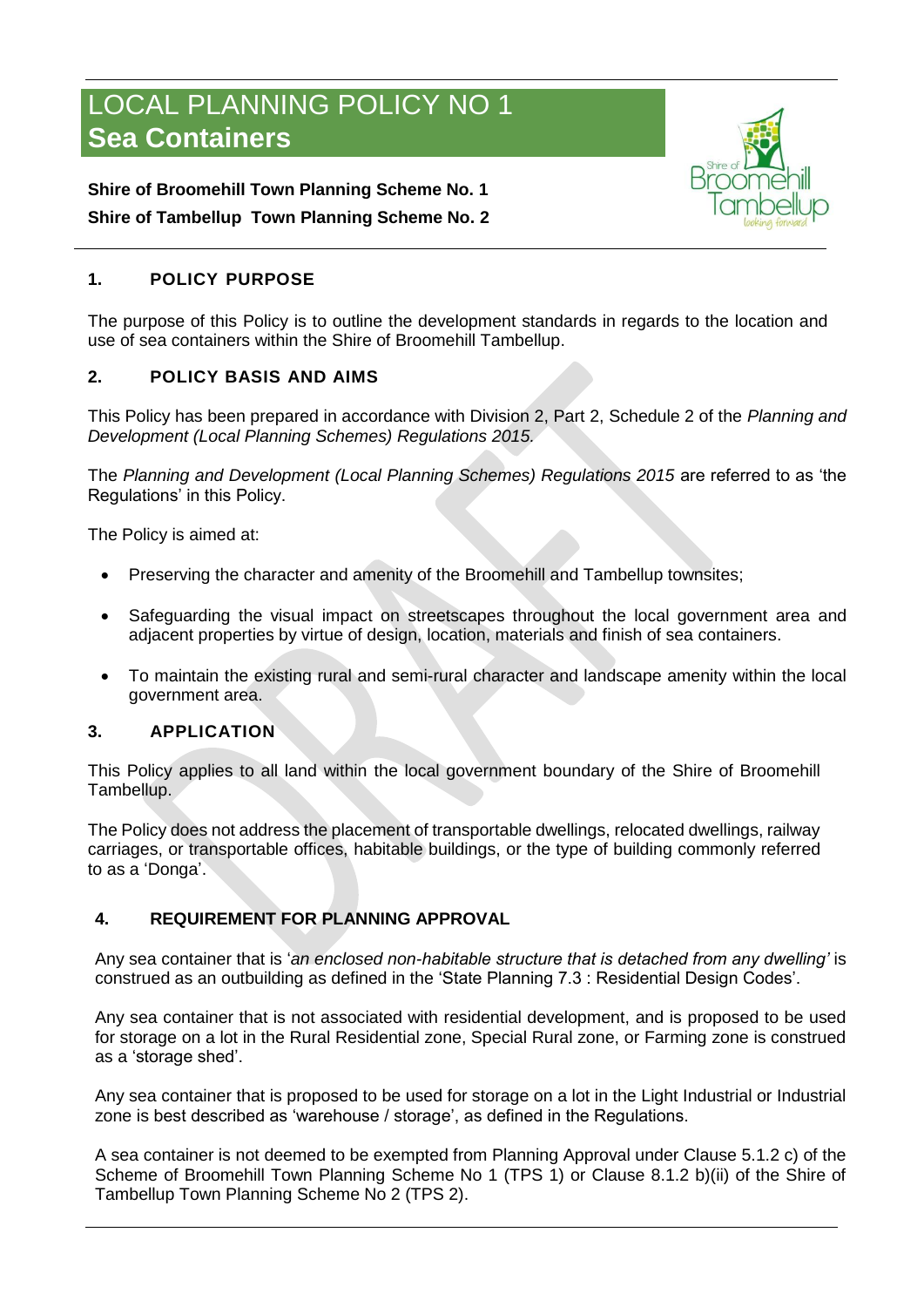### **5. EXEMPTION FROM PLANNING APPROVAL**

Any sea container proposed to be placed on a lot that is zoned Residential under the TPS 1 or TPS 2, and that complies with the 'deemed to comply' requirements for outbuildings under 'State Planning 7.3 : Residential Design Codes' is exempt from the need for development approval in accordance with Clause 61(1)(a)(b) of the *Planning and Development (Local Planning Schemes) Regulations 2015.*

The exemption does not apply to any sea container / outbuilding that is not ancillary to an existing dwelling on the same lot, or is proposed to be used for habitable purposes.

#### **6. GENERAL REQUIREMENTS**

The following general requirements apply to all land within the Shire of Broomehill Tambellup, unless otherwise specified in the Policy:

- 6a) A development application will be required to be submitted for determination prior to locating a sea container on-site, with the exception of sea containers on a lot in a Residential zone that complies with the Residential Design Codes (refer Clause 5);
- 6b) In all zones, an owner can write to the Shire and seek an exemption from the requirement for planning approval for any temporary sea container that will be on site for any period less than 48 hours, or a longer period agreed to in writing by the Shire, not exceeding 12 months. The Shire recognises that sea containers may be used temporarily to transport materials, when owners move into a new property, and for storage during construction.

A sea container must not be placed on any property prior to the issue of a building permit for construction of development on the same lot, and must be removed within the time period stipulated by the Shire in writing.

- 6c) Sea containers will not be supported in the Town Centre or on a vacant lot in the Residential zone unless the container is being temporarily used in conjunction with approved building works, or under other exceptional circumstances.
- 6d) Sea containers are not to be stacked vertically, with the exception of the Light Industrial and Industrial zone (subject to approval or a granted exemption).
- 6e) No portion of any sea container is permitted to be located over septic tanks and/or leach drains or utilities.
- 6f) The Shire may limit the term of any development approval and request removal of any sea container where that approval has lapsed.
- 6g) Setbacks will be assessed in accordance with the requirements of the relevant zone under TPS 1 and TPS 2. Where there is conflict between the setback requirements and a provision of this Policy, this Policy will prevail.

#### **7. SEA CONTAINERS IN A RESIDENTIAL, SPECIAL RURAL OR RURAL RESIDENTIAL ZONE**

The Shire has discretion to consider development applications for sea containers in a Residential, Special Rural or Rural Residential zone, subject to the following requirements:

7a) All external walls of any container are to be painted or clad in new materials within 3 months of any approval; and /or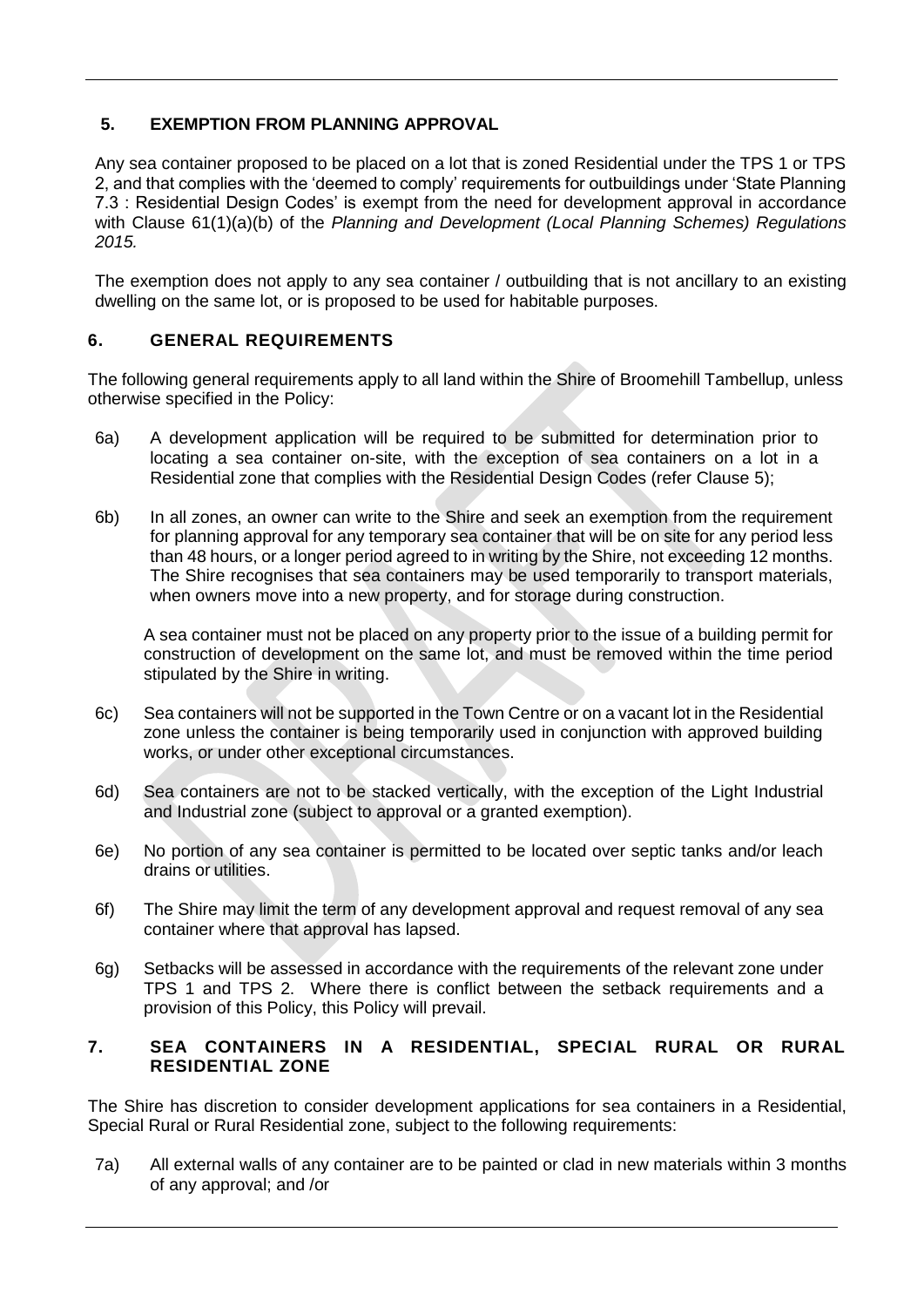- 7b) The container shall be suitably screened and/or fenced from view of any road frontage and neighbouring lot to the satisfaction of the local government; and
- 7c) Containers are to be located to the side or rear of an existing dwelling or existing outbuilding. A container will not be permitted within the front setback area or forward of an established building line.
- 7d) Sea containers proposed on vacant lots will generally not be supported. The Shire may consider a temporary approval if a dwelling is proposed to be constructed within 15 months.
- 7e) A maximum of one sea container will be considered on a Residential zoned lot. A maximum of 2 sea containers may be considered for any lot zoned Special Rural or Rural Residential.

#### **8. SEA CONTAINERS IN A RURAL ZONE**

The Shire has discretion to consider development applications for sea containers on any lot in a Rural zone, subject to the following requirements:

- 8a) The container is not proposed in a location on any lot that is highly visible from a public road or public place, especially along major tourist routes (unless screening is proposed); and
- 8b) Where there is an existing dwelling, outbuilding or other structure on the lot, the container is located to the side or rear of any existing building/structure (where practical); and
- 8c) A maximum of 2 sea containers may be considered on any one lot in the Rural zone unless otherwise approved by the Shire Council.

#### **9. SEA CONTAINERS IN A LIGHT INDUSTRIAL OR INDUSTRIAL ZONE**

The Shire has discretion to consider development applications for sea containers on any lot in a Light Industrial or Industrial zone, subject to the following requirements:

- 9a) The container is not proposed in a location on any lot that is highly visible from a public road or public place, (unless it is screened); and
- 9b) Where there is an existing building or structure on the lot, the container is located to the side or rear of any existing building/structure (if practical); and
- 9c) The placement of sea containers shall not interfere with car parking, vehicle accessways and / or any required truck loading bays.
- 9d) Container(s) shall not be stacked vertically unless otherwise approved by the Shire.

#### **10. INTERPRETATION**

For the purpose of this policy, a sea container is described as a rectangular shaped metal transportable structure designed for the storage and transport of goods from one location to another by road, rail and sea or modified for temporary or permanent use on a lot, where the structural integrity remains intact.